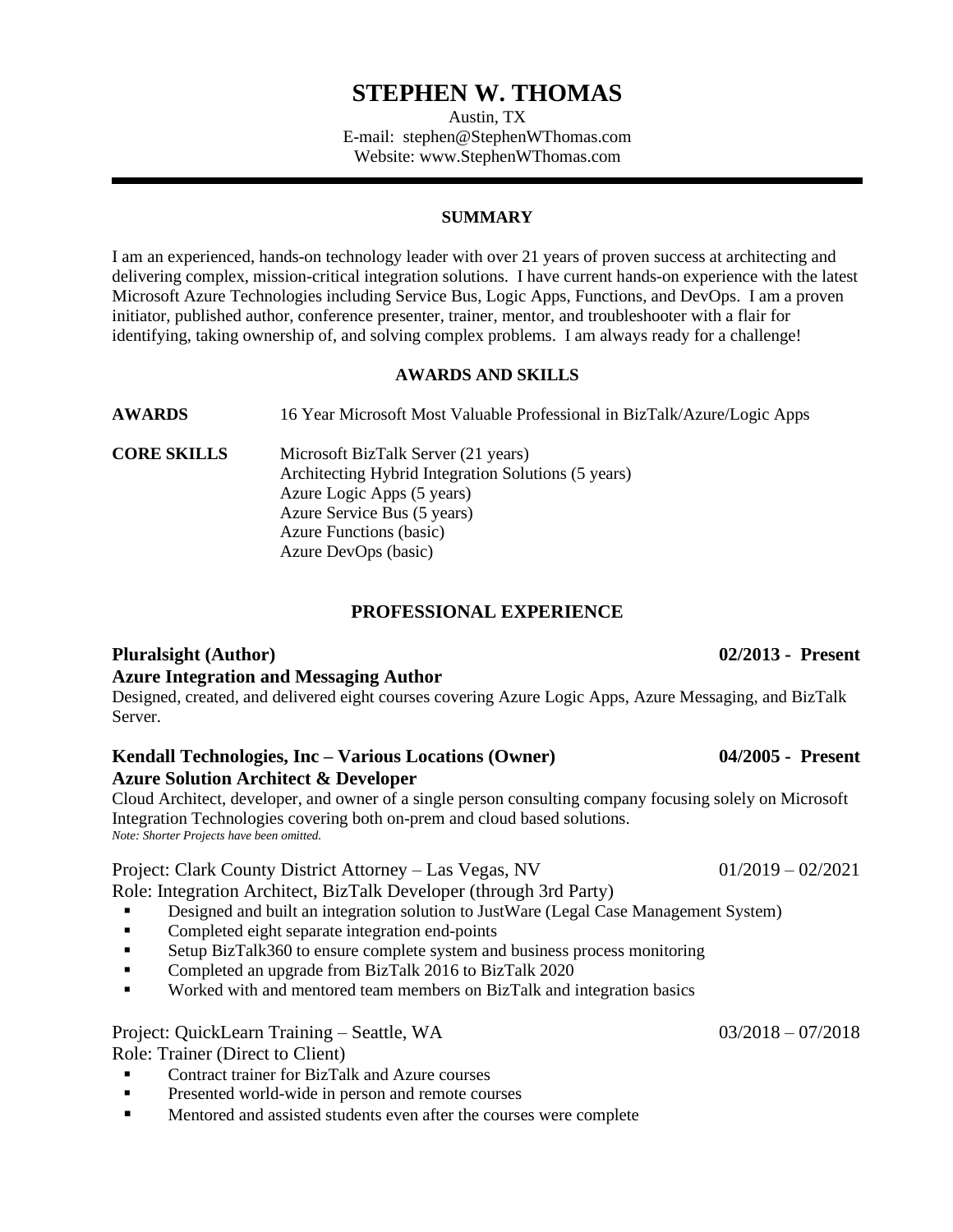## Project: University Federal Credit Union – Austin, TX 05/2017 – 01/2018

- Role: Integration Architect, BizTalk Developer (Direct to Client)
	- Completed architecture review of new BizTalk 2016 Environment
	- **•** Designed and built a new solution for in-order contact update across multiple systems
	- **Presented demo of Azure Logic Apps**
	- Led a working session on Enterprise-wide Azure strategy
	- Planned clients next steps for getting started with Microsoft Azure

## Project: Stratosphere Quality – Indianapolis, IN 11/2016 – 04/2017

Role: Azure Architect, EDI Developer, Logic Apps Designer (Direct to Client)

- Architected an Azure based solution using Logic Apps and Integration Accounts
- Reviewed EDI files needed for integration with an Auto Company
- **•** Created numerous EDI and Flat File transactions for vendor payment
- Built a PowerShell based deployment process for the Logic App solution
- Set up monitoring of deployed Logic Apps to ensure smooth operation in Production

## Project: Allscripts – Raleigh, NC  $05/2014 - 10/2016$

Role: Overall Solution Architect, Developer (through 3rd Party)

- Designed an Azure based solution using Web APIs, SQL Azure, and Service Bus
- Reviewed existing BizTalk 2009 ESB solution using HL7
- **EXP** Designed and built numerous ESB Itineraries and custom components
- Led a team of 5 developers

## Project: Home Instead – Omaha, NE  $10/2013 - 02/2014$

Role: Developer (through 3rd Party)

- Built and delivered 5 interfaces using the ESB Toolkit<br>■ Designed a solution using Azure Service Bus Ouenes to
- Designed a solution using Azure Service Bus Queues to persist data
- Mentored team members on the BizTalk ESB Toolkit and Azure

## Project: State of Louisiana – Chicago, IL 08/2013 – 10/2013

Role: Solution Architect, Developer (Direct to Client)

- Sole BizTalk resources responsible for design and build of the solution
- **Designed a solution for integration with national health services based on the Affordable Care Act**
- Build a custom WCF Behavior for integration with a Java-based service
- Guided the installation of BizTalk 360 for production monitoring
- Trained resources for ongoing support and operations

## Project: PVH – Bridgewater, NJ 03/2013 – 07/2013

Role: Solution Architect, Mentor (through 3rd Party)

- Provided Architectural guidance on existing BizTalk solution
- Assisted in designing and building new processes using the Oracle Adapter
- Build a new build and deployment process using SSO to meet complex client requirements
- **■** Mentored and trained 7 other team members

# Project: Blue Cross Blue Shield of Louisiana – Baton Rouge, LA 04/2011 – 11/2012

Role: Overall Solution Architect, Developer (through 3rd Party)

- Architect for a HIPAA 4010 to 5010 conversion for 835 and 837 transitions
- Responsible for BizTalk, Reports, SSIS, and ASP front end solutions
- Setup continuous integration and automated builds for the BizTalk solution inside TFS
- Designed and built the 835 BizTalk process to send payment notifications
- Architected the 837 claims process using BizTalk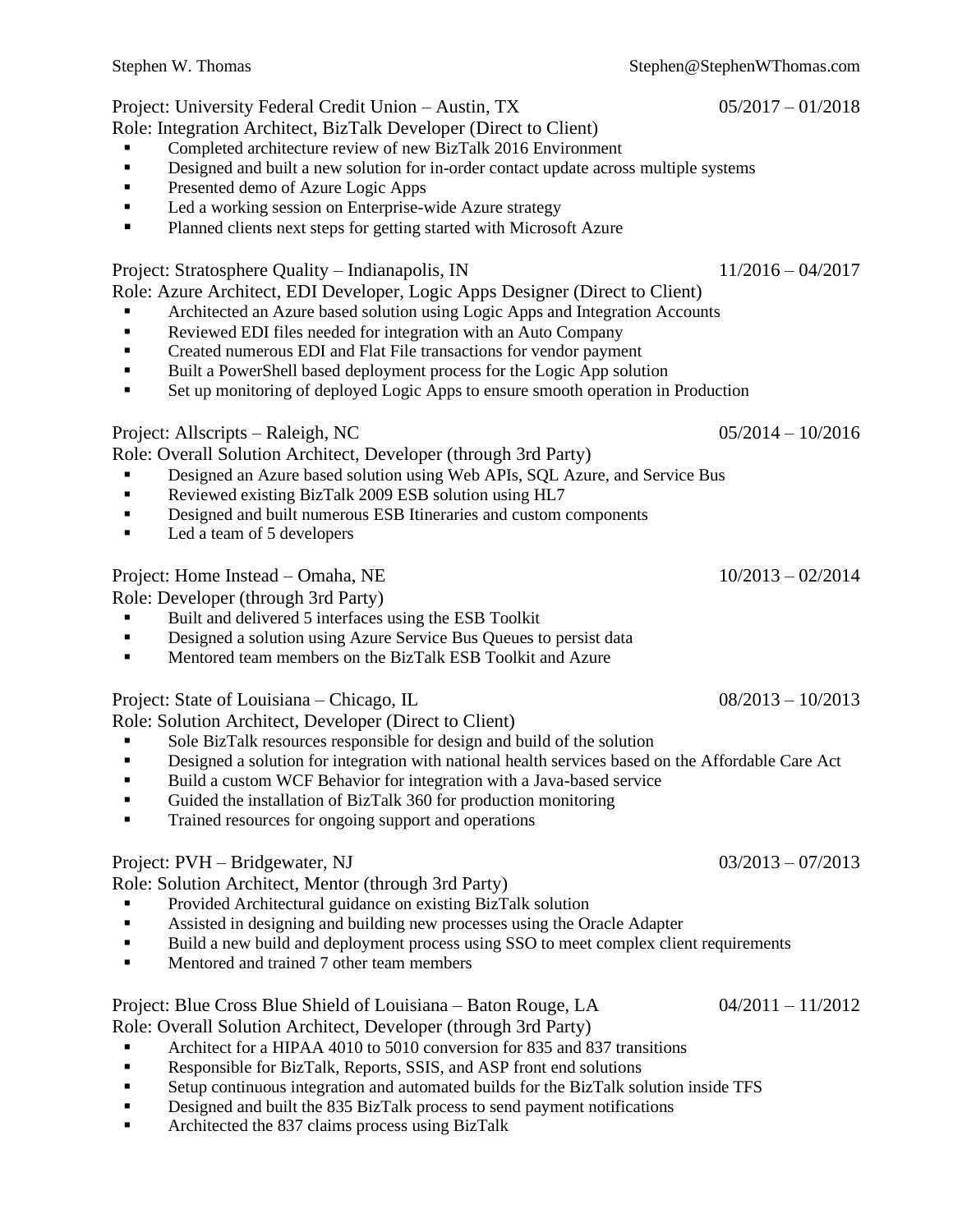Led and mentored 22 other team members

### Project: Proctor and Gamble – Chicago, IL 02/2010 – 03/2011

Role: BizTalk Architect, Developer, Team Lead (through Accenture/Avanade)

- Responsible for sending customer data from Commerce Server to  $3<sup>rd</sup>$  party systems
- Architected and built a scalable, reusable BizTalk based batch messaging solution
- Led a team of 3 developers working long hours and weekends to meet a tight deadline
- **Transitioned skills and knowledge to IDC resources both onshore and in-person in India**

### Project: Best Buy – Minneapolis, MN  $0.5/2007 - 01/2010$

Role: BizTalk Architect, Developer, Functional SME (through Accenture/Avanade)

- Lead integration resource on one of the largest Commerce Server 2007 implementations in the world<br>■ Responsible for Order Submission to the backend Email Communication, and all inbound Catalog
- Responsible for Order Submission to the backend, Email Communication, and all inbound Catalog and Inventory feeds
- Supported the BestBuy.com website team during the peak Thanksgiving holiday season
- Transitioned skills and knowledge to IDC resources both onshore and in-person in India

## Project: Shell – Houston, TX 10/2006 – 05/2007

Role: BizTalk Architect and Team Lead (through Accenture/Avanade)

- Managed a team of six resources to deliver a new vendor portal to submit invoices to SAP
- **EXECUTE:** Architected a solution going from web to SAP including complex schema validation with end-user notification

## Project: Pacific Life Insurance – Newport Beach, CA 01/2006 – 09/2006

Role: BizTalk Architect and Developer (through Accenture/Avanade)

- Built a web-based .net solution using BizTalk Business Rules Engine to ensure filing compliance, saving the client thousands in fines
- Processed flat file financial market data using BizTalk to control business logic, ensuring client quotes were using the latest pricing data

## Project: NewGen Results – San Diego, CA 10/2005 – 12/2005

Role: BizTalk Architect (through Accenture/Avanade)

Scaled BizTalk 2006 to process nearly 1,400 messages per second for one hour, proving the messaging required for the POC can be met using BizTalk

## Project: Akamai – Cambridge, MA 04/2005 – 09/2005

Role: BizTalk Architect and Developer (through Accenture/Avanade)

Integrated bidirectional data flow between an onsite Siebel system and Siebel On-Demand, allowing for near real-time data synchronization between distributed systems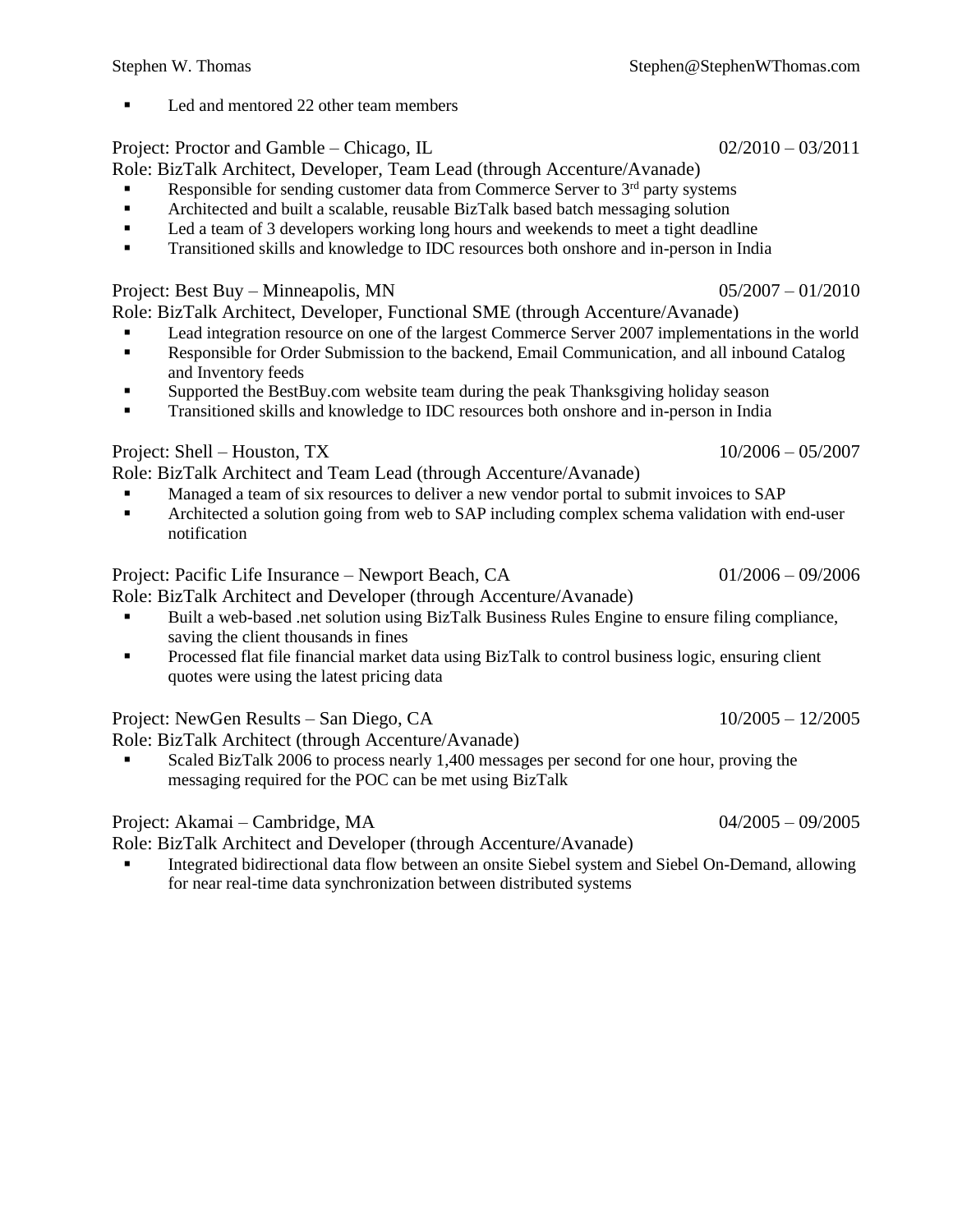#### **Hartford Insurance Group – Hartford, CT (Contractor) 06/2004 – 04/2005 Integration Architect / BizTalk Developer**

Senior Developer and Integration Architect working on a multi-million dollar, 150+ interface integration project with over 10 additional BizTalk Developers. Integrated client systems with Accenture's SOURCE Claims Management System.

### **Auxis, Inc. – Miami, FL (Contractor) 04/2004 – 06/2004 Integration Architect**

Sole developer responsible for the Architecture, Design, and Build of a BizTalk 2004 integration solution providing near real-time data synchronization between Motek's Priya Warehouse Management System and Microsoft Business Solution's (MBS) Great Plains 8.

#### **Avanade, Inc. – Irving, TX 06/2003 – 04/2004 Senior Solution Developer**

Designed and built a new communication system for use in a large C# windows application using Microsoft BizTalk Server 2004. Designed and developed complex C# web services and Service Agents for use in the windows application.

### **Verizon – Tampa, FL (Contractor) 01/2003 – 04/2003 BizTalk Consultant**

Supported a large direct debit payment system using BizTalk Server to replace the current vendor supplied product. Supported large flat-file document definitions, debugged and tested complex maps.

## **KSolutions – Irving, TX (Contractor) 11/2002 – 01/2003**

#### **BizTalk Consultant**

Designed an effective and efficient BizTalk solution for a business intelligence project. Supported the team as the sole BizTalk Analyst and Developer.

### **Accenture – Resources Market Unit, Irving, TX 08/2000 – 10/2002 Technical Architecture Consultant**

Acquired new skills quickly to become the go-to developer on several projects. Operated as the lead technical resource on 3 projects. Designed and developed effective technical solutions to client specifications.

### **Lightning Collectibles, Texarkana, TX (Owner) 05/1991 – 08/2000 Owner and Developer**

Started new retail business in 1991. Deployed the business to the web in 1996. Designed and developed all HTML content and integrated state-of-the-art shopping cart system with real-time credit card processing.

#### **International Paper, Texarkana, TX 06/1998 – 05/1999 Process Engineer**

Monitored pulp quality to ensure in-specification end product. Worked extensively on resolving quality issues including print mottle, the largest customer complaint.

## **EDUCATION**

**B.S.E., Chemical Engineering 65/1998 1998 1998 1998 1998 1998 1998 1998 1998 1998 1998 1998 1998 The University of Iowa, Iowa City, IA**

**Technical Entrepreneurial Certificate 05/1998 The University of Iowa, Iowa City, IA**